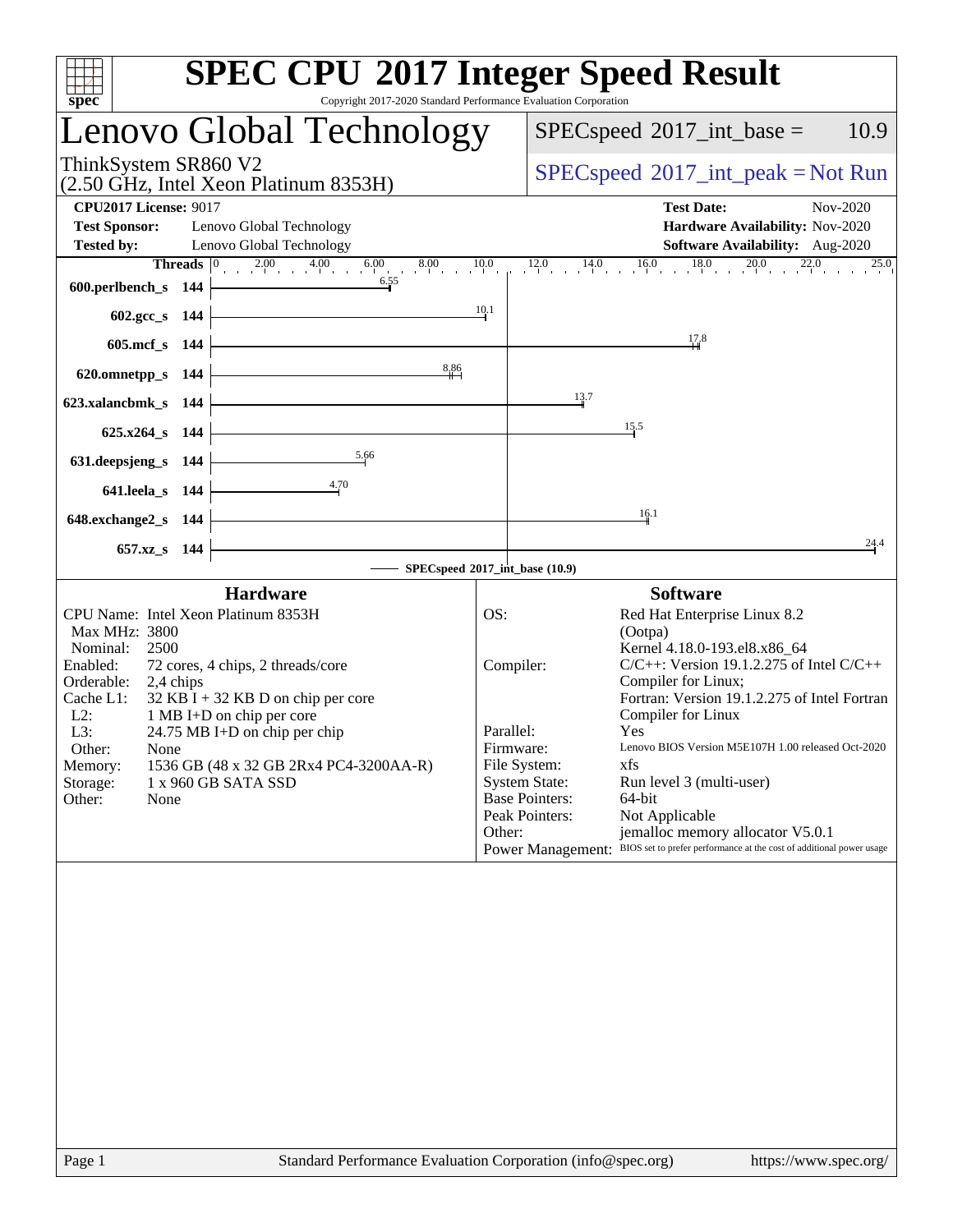

# Lenovo Global Technology

(2.50 GHz, Intel Xeon Platinum 8353H)

 $SPEC speed^{\circ}2017\_int\_base = 10.9$ 

## ThinkSystem SR860 V2  $\begin{array}{c} \text{SPEC speed} \textdegree 2017\_int\_peak = Not Run \end{array}$

**[Test Sponsor:](http://www.spec.org/auto/cpu2017/Docs/result-fields.html#TestSponsor)** Lenovo Global Technology **[Hardware Availability:](http://www.spec.org/auto/cpu2017/Docs/result-fields.html#HardwareAvailability)** Nov-2020

**[CPU2017 License:](http://www.spec.org/auto/cpu2017/Docs/result-fields.html#CPU2017License)** 9017 **[Test Date:](http://www.spec.org/auto/cpu2017/Docs/result-fields.html#TestDate)** Nov-2020 **[Tested by:](http://www.spec.org/auto/cpu2017/Docs/result-fields.html#Testedby)** Lenovo Global Technology **[Software Availability:](http://www.spec.org/auto/cpu2017/Docs/result-fields.html#SoftwareAvailability)** Aug-2020

### **[Results Table](http://www.spec.org/auto/cpu2017/Docs/result-fields.html#ResultsTable)**

|                               | <b>Base</b>                                |                |       |                |       | <b>Peak</b>    |             |                |                |              |                |              |                |              |
|-------------------------------|--------------------------------------------|----------------|-------|----------------|-------|----------------|-------------|----------------|----------------|--------------|----------------|--------------|----------------|--------------|
| <b>Benchmark</b>              | <b>Threads</b>                             | <b>Seconds</b> | Ratio | <b>Seconds</b> | Ratio | <b>Seconds</b> | Ratio       | <b>Threads</b> | <b>Seconds</b> | <b>Ratio</b> | <b>Seconds</b> | <b>Ratio</b> | <b>Seconds</b> | <b>Ratio</b> |
| $600.$ perlbench $\mathsf{S}$ | 144                                        | 271            | 6.55  | 269            | 6.60  | 272            | 6.53        |                |                |              |                |              |                |              |
| $602.\text{gcc}\_\text{s}$    | 144                                        | 396            | 10.1  | 395            | 10.1  | 396            | <b>10.1</b> |                |                |              |                |              |                |              |
| $605$ .mcf s                  | 144                                        | 264            | 17.8  | 267            | 17.7  | 264            | 17.9        |                |                |              |                |              |                |              |
| 620.omnetpp_s                 | 144                                        | 186            | 8.76  | 178            | 9.19  | 184            | 8.86        |                |                |              |                |              |                |              |
| 623.xalancbmk s               | 144                                        | 104            | 13.7  | 104            | 13.7  | 104            | 13.6        |                |                |              |                |              |                |              |
| 625.x264 s                    | 144                                        | 114            | 15.5  | <u>114</u>     | 15.5  | 114            | 15.5        |                |                |              |                |              |                |              |
| 631.deepsjeng_s               | 144                                        | 253            | 5.66  | 253            | 5.66  | 253            | 5.65        |                |                |              |                |              |                |              |
| 641.leela s                   | 144                                        | 363            | 4.70  | 363            | 4.70  | 363            | 4.71        |                |                |              |                |              |                |              |
| 648.exchange2_s               | 144                                        | 183            | 16.1  | 183            | 16.1  | 184            | 16.0        |                |                |              |                |              |                |              |
| $657.xz$ <sub>S</sub>         | 144                                        | 254            | 24.4  | 254            | 24.3  | 254            | 24.4        |                |                |              |                |              |                |              |
|                               | $SPECspeed^{\circ}2017$ int base =<br>10.9 |                |       |                |       |                |             |                |                |              |                |              |                |              |

**[SPECspeed](http://www.spec.org/auto/cpu2017/Docs/result-fields.html#SPECspeed2017intpeak)[2017\\_int\\_peak =](http://www.spec.org/auto/cpu2017/Docs/result-fields.html#SPECspeed2017intpeak) Not Run**

Results appear in the [order in which they were run.](http://www.spec.org/auto/cpu2017/Docs/result-fields.html#RunOrder) Bold underlined text [indicates a median measurement.](http://www.spec.org/auto/cpu2017/Docs/result-fields.html#Median)

### **[Operating System Notes](http://www.spec.org/auto/cpu2017/Docs/result-fields.html#OperatingSystemNotes)**

Stack size set to unlimited using "ulimit -s unlimited"

### **[Environment Variables Notes](http://www.spec.org/auto/cpu2017/Docs/result-fields.html#EnvironmentVariablesNotes)**

```
Environment variables set by runcpu before the start of the run:
KMP_AFFINITY = "granularity=fine,scatter"
LD_LIBRARY_PATH =
      "/home/cpu2017-1.1.0-ic19.1u2/lib/intel64:/home/cpu2017-1.1.0-ic19.1u2/j
      e5.0.1-64"
MALLOC_CONF = "retain:true"
OMP_STACKSIZE = "192M"
```
### **[General Notes](http://www.spec.org/auto/cpu2017/Docs/result-fields.html#GeneralNotes)**

 Binaries compiled on a system with 1x Intel Core i9-7980XE CPU + 64GB RAM memory using Redhat Enterprise Linux 8.0 Transparent Huge Pages enabled by default Prior to runcpu invocation Filesystem page cache synced and cleared with: sync; echo 3> /proc/sys/vm/drop\_caches NA: The test sponsor attests, as of date of publication, that CVE-2017-5754 (Meltdown) is mitigated in the system as tested and documented. Yes: The test sponsor attests, as of date of publication, that CVE-2017-5753 (Spectre variant 1) is mitigated in the system as tested and documented. Yes: The test sponsor attests, as of date of publication, that CVE-2017-5715 (Spectre variant 2) is mitigated in the system as tested and documented.

**(Continued on next page)**

| Page 2 | Standard Performance Evaluation Corporation (info@spec.org) | https://www.spec.org/ |
|--------|-------------------------------------------------------------|-----------------------|
|--------|-------------------------------------------------------------|-----------------------|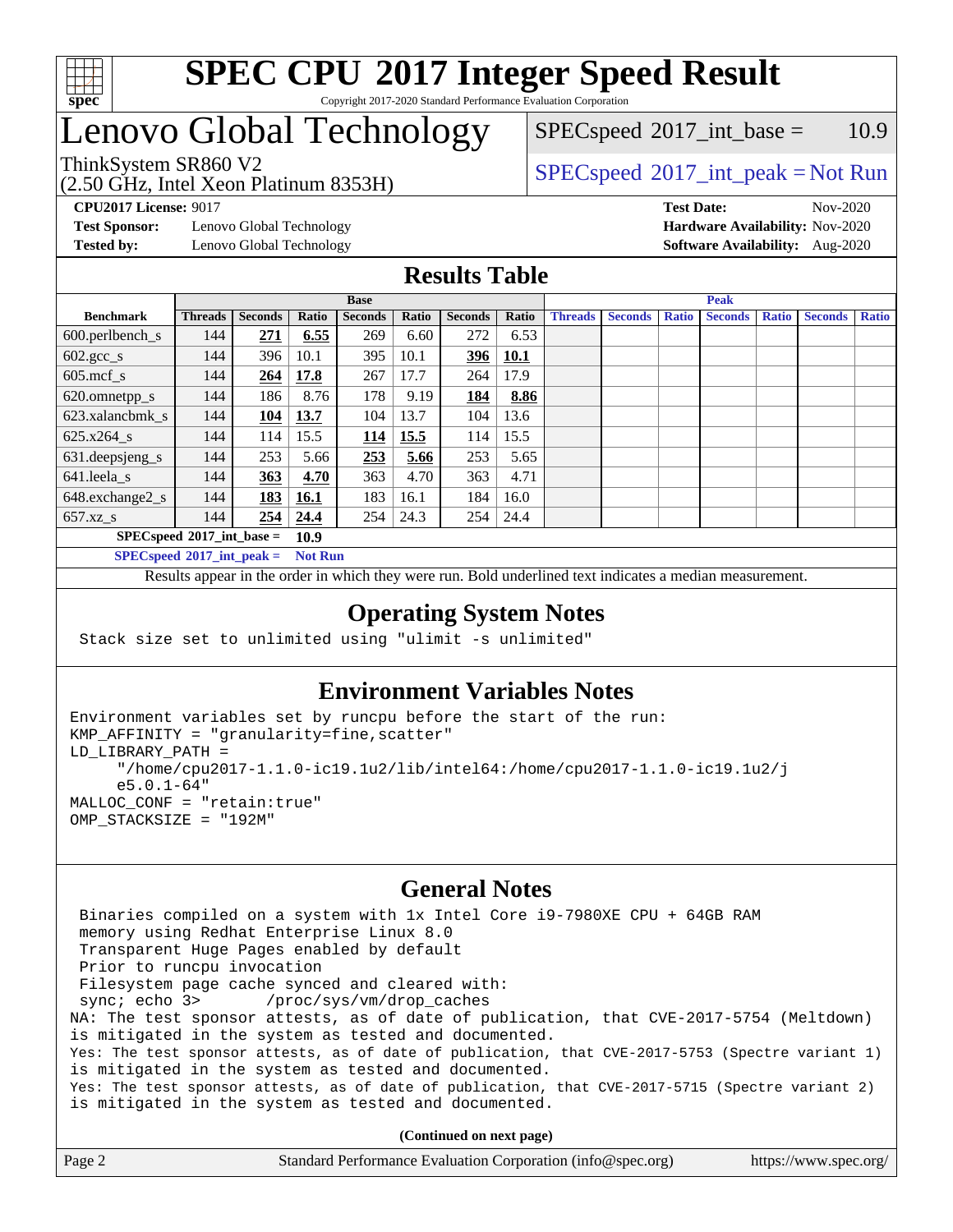

# Lenovo Global Technology

 $SPECspeed^{\circ}2017\_int\_base = 10.9$  $SPECspeed^{\circ}2017\_int\_base = 10.9$ 

(2.50 GHz, Intel Xeon Platinum 8353H)

ThinkSystem SR860 V2  $\begin{array}{c} \text{SPEC speed} \textdegree 2017\_int\_peak = Not Run \end{array}$ 

**[CPU2017 License:](http://www.spec.org/auto/cpu2017/Docs/result-fields.html#CPU2017License)** 9017 **[Test Date:](http://www.spec.org/auto/cpu2017/Docs/result-fields.html#TestDate)** Nov-2020

**[Test Sponsor:](http://www.spec.org/auto/cpu2017/Docs/result-fields.html#TestSponsor)** Lenovo Global Technology **[Hardware Availability:](http://www.spec.org/auto/cpu2017/Docs/result-fields.html#HardwareAvailability)** Nov-2020 **[Tested by:](http://www.spec.org/auto/cpu2017/Docs/result-fields.html#Testedby)** Lenovo Global Technology **[Software Availability:](http://www.spec.org/auto/cpu2017/Docs/result-fields.html#SoftwareAvailability)** Aug-2020

Page 3 Standard Performance Evaluation Corporation [\(info@spec.org\)](mailto:info@spec.org) <https://www.spec.org/> **[General Notes \(Continued\)](http://www.spec.org/auto/cpu2017/Docs/result-fields.html#GeneralNotes)** jemalloc, a general purpose malloc implementation built with the RedHat Enterprise 7.5, and the system compiler gcc 4.8.5 sources available from jemalloc.net or <https://github.com/jemalloc/jemalloc/releases> **[Platform Notes](http://www.spec.org/auto/cpu2017/Docs/result-fields.html#PlatformNotes)** BIOS configuration: Choose Operating Mode set to Maximum Performance and then set it to Custom Mode MONITOR/MWAIT set to Enabled Sysinfo program /home/cpu2017-1.1.0-ic19.1u2/bin/sysinfo Rev: r6365 of 2019-08-21 295195f888a3d7edb1e6e46a485a0011 running on localhost.localdomain Tue Nov 24 06:16:38 2020 SUT (System Under Test) info as seen by some common utilities. For more information on this section, see <https://www.spec.org/cpu2017/Docs/config.html#sysinfo> From /proc/cpuinfo model name : Intel(R) Xeon(R) Platinum 8353H CPU @ 2.50GHz 4 "physical id"s (chips) 144 "processors" cores, siblings (Caution: counting these is hw and system dependent. The following excerpts from /proc/cpuinfo might not be reliable. Use with caution.) cpu cores : 18 siblings : 36 physical 0: cores 0 1 2 3 4 8 9 10 11 16 17 18 19 20 24 25 26 27 physical 1: cores 0 1 2 3 4 8 9 10 11 16 17 18 19 20 24 25 26 27 physical 2: cores 0 1 2 3 4 8 9 10 11 16 17 18 19 20 24 25 26 27 physical 3: cores 0 1 2 3 4 8 9 10 11 16 17 18 19 20 24 25 26 27 From lscpu: Architecture: x86\_64 CPU op-mode(s): 32-bit, 64-bit Byte Order: Little Endian  $CPU(s):$  144 On-line CPU(s) list: 0-143 Thread(s) per core: 2 Core(s) per socket: 18 Socket(s): 4 NUMA node(s): 4 Vendor ID: GenuineIntel CPU family: 6 Model: 85 Model name: Intel(R) Xeon(R) Platinum 8353H CPU @ 2.50GHz Stepping: 11 **(Continued on next page)**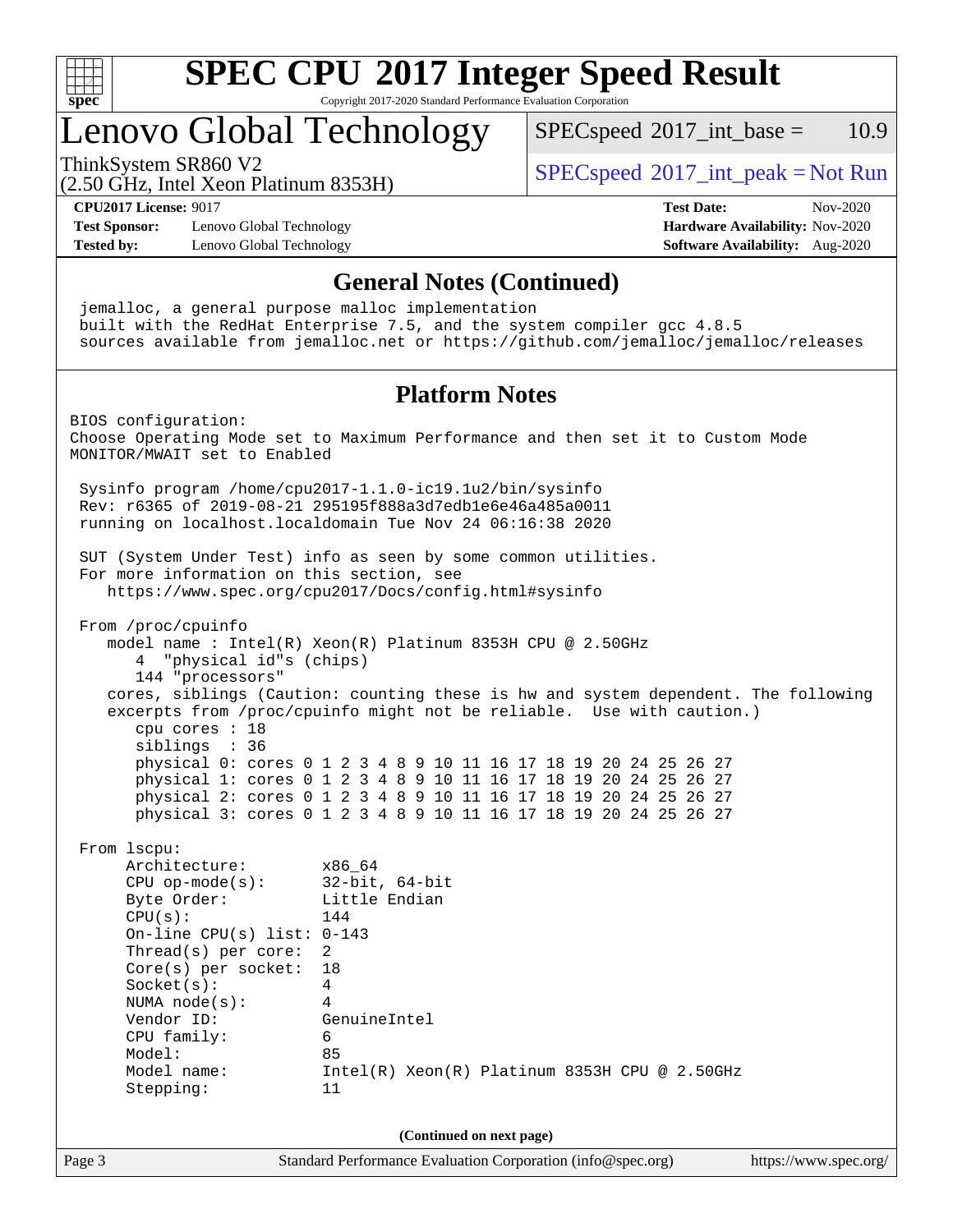

Lenovo Global Technology

 $SPEC speed^{\circ}2017\_int\_base = 10.9$ 

(2.50 GHz, Intel Xeon Platinum 8353H)

ThinkSystem SR860 V2  $\begin{array}{c} \text{SPEC speed} \textdegree 2017\_int\_peak = Not Run \end{array}$ 

**[Test Sponsor:](http://www.spec.org/auto/cpu2017/Docs/result-fields.html#TestSponsor)** Lenovo Global Technology **[Hardware Availability:](http://www.spec.org/auto/cpu2017/Docs/result-fields.html#HardwareAvailability)** Nov-2020 **[Tested by:](http://www.spec.org/auto/cpu2017/Docs/result-fields.html#Testedby)** Lenovo Global Technology **[Software Availability:](http://www.spec.org/auto/cpu2017/Docs/result-fields.html#SoftwareAvailability)** Aug-2020

**[CPU2017 License:](http://www.spec.org/auto/cpu2017/Docs/result-fields.html#CPU2017License)** 9017 **[Test Date:](http://www.spec.org/auto/cpu2017/Docs/result-fields.html#TestDate)** Nov-2020

### **[Platform Notes \(Continued\)](http://www.spec.org/auto/cpu2017/Docs/result-fields.html#PlatformNotes)**

| CPU MHz:           | 3246.764             |
|--------------------|----------------------|
| $CPU$ max $MHz$ :  | 3800.0000            |
| CPU min MHz:       | 1000.0000            |
| BogoMIPS:          | 5000.00              |
| Virtualization:    | $VT - x$             |
| $L1d$ cache:       | 32K                  |
| $L1i$ cache:       | 32K                  |
| $L2$ cache:        | 1024K                |
| $L3$ cache:        | 25344K               |
| NUMA node0 CPU(s): | $0 - 17, 72 - 89$    |
| NUMA node1 CPU(s): | $18 - 35, 90 - 107$  |
| NUMA node2 CPU(s): | $36 - 53, 108 - 125$ |
| NUMA node3 CPU(s): | 54-71,126-143        |
| $F1$ ane:          | fnu vme de nee       |

Flags: fpu vme de pse tsc msr pae mce cx8 apic sep mtrr pge mca cmov pat pse36 clflush dts acpi mmx fxsr sse sse2 ss ht tm pbe syscall nx pdpe1gb rdtscp lm constant\_tsc art arch\_perfmon pebs bts rep\_good nopl xtopology nonstop\_tsc cpuid aperfmperf pni pclmulqdq dtes64 monitor ds\_cpl vmx smx est tm2 ssse3 sdbg fma cx16 xtpr pdcm pcid dca sse4\_1 sse4\_2 x2apic movbe popcnt tsc\_deadline\_timer aes xsave avx f16c rdrand lahf\_lm abm 3dnowprefetch cpuid\_fault epb cat\_l3 cdp\_l3 invpcid\_single intel\_ppin ssbd mba ibrs ibpb stibp ibrs\_enhanced tpr\_shadow vnmi flexpriority ept vpid fsgsbase tsc\_adjust bmi1 hle avx2 smep bmi2 erms invpcid rtm cqm mpx rdt\_a avx512f avx512dq rdseed adx smap clflushopt clwb intel\_pt avx512cd avx512bw avx512vl xsaveopt xsavec xgetbv1 xsaves cqm\_llc cqm\_occup\_llc cqm\_mbm\_total cqm\_mbm\_local avx512\_bf16 dtherm ida arat pln pts pku ospke avx512\_vnni md\_clear flush\_l1d arch\_capabilities

 /proc/cpuinfo cache data cache size : 25344 KB

 From numactl --hardware WARNING: a numactl 'node' might or might not correspond to a physical chip. available: 4 nodes (0-3) node 0 cpus: 0 1 2 3 4 5 6 7 8 9 10 11 12 13 14 15 16 17 72 73 74 75 76 77 78 79 80 81 82 83 84 85 86 87 88 89 node 0 size: 386653 MB node 0 free: 386234 MB node 1 cpus: 18 19 20 21 22 23 24 25 26 27 28 29 30 31 32 33 34 35 90 91 92 93 94 95 96 97 98 99 100 101 102 103 104 105 106 107 node 1 size: 387036 MB node 1 free: 386356 MB node 2 cpus: 36 37 38 39 40 41 42 43 44 45 46 47 48 49 50 51 52 53 108 109 110 111 112 113 114 115 116 117 118 119 120 121 122 123 124 125 node 2 size: 387063 MB node 2 free: 386814 MB node 3 cpus: 54 55 56 57 58 59 60 61 62 63 64 65 66 67 68 69 70 71 126 127 128 129 130 131 132 133 134 135 136 137 138 139 140 141 142 143 node 3 size: 387061 MB

**(Continued on next page)**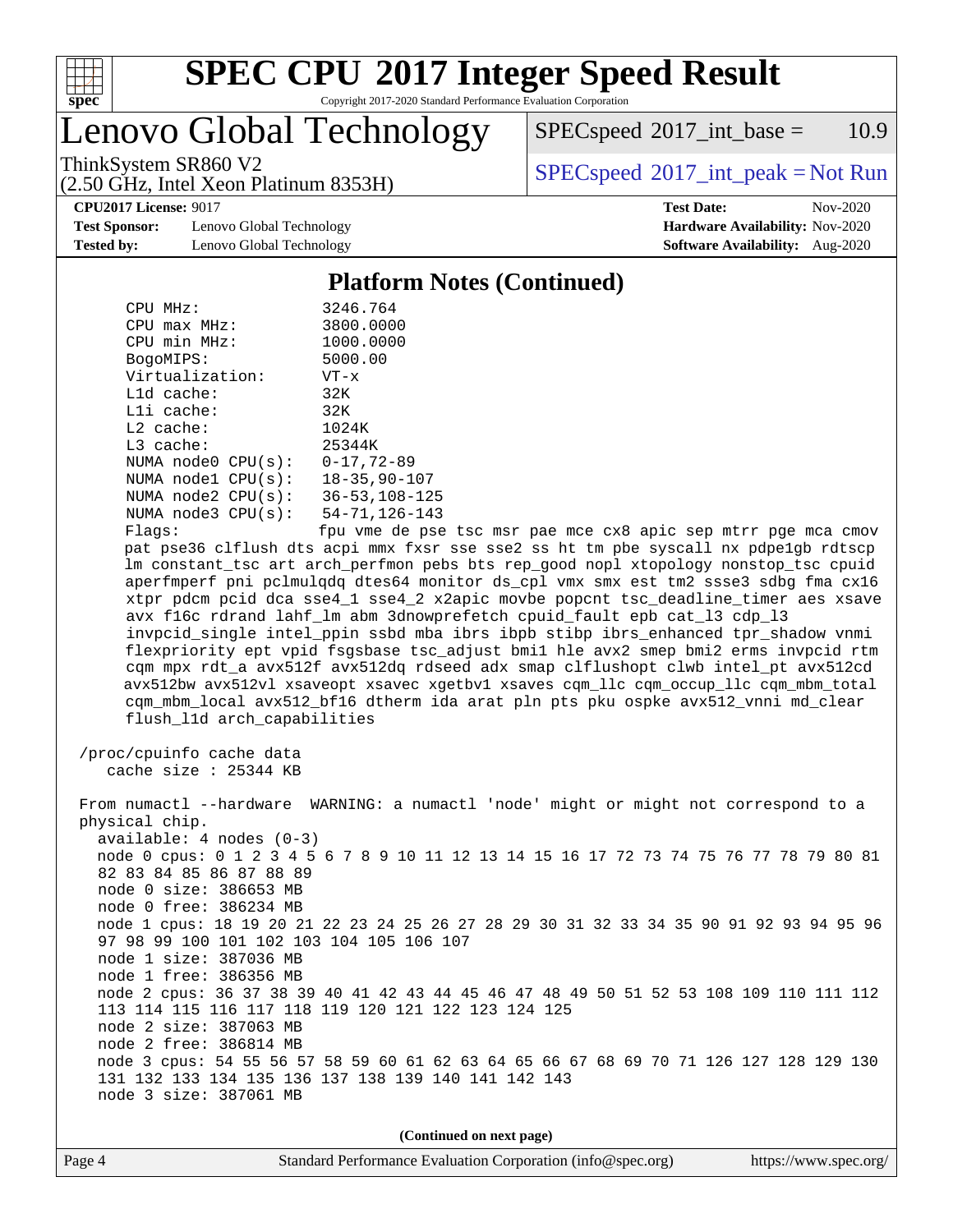

# **[SPEC CPU](http://www.spec.org/auto/cpu2017/Docs/result-fields.html#SPECCPU2017IntegerSpeedResult)[2017 Integer Speed Result](http://www.spec.org/auto/cpu2017/Docs/result-fields.html#SPECCPU2017IntegerSpeedResult)**

Copyright 2017-2020 Standard Performance Evaluation Corporation

# Lenovo Global Technology

 $SPECspeed^{\circ}2017\_int\_base = 10.9$  $SPECspeed^{\circ}2017\_int\_base = 10.9$ 

(2.50 GHz, Intel Xeon Platinum 8353H)

ThinkSystem SR860 V2  $\begin{array}{c} \text{SPEC speed} \textdegree 2017\_int\_peak = Not Run \end{array}$ 

**[Test Sponsor:](http://www.spec.org/auto/cpu2017/Docs/result-fields.html#TestSponsor)** Lenovo Global Technology **[Hardware Availability:](http://www.spec.org/auto/cpu2017/Docs/result-fields.html#HardwareAvailability)** Nov-2020 **[Tested by:](http://www.spec.org/auto/cpu2017/Docs/result-fields.html#Testedby)** Lenovo Global Technology **[Software Availability:](http://www.spec.org/auto/cpu2017/Docs/result-fields.html#SoftwareAvailability)** Aug-2020

**[CPU2017 License:](http://www.spec.org/auto/cpu2017/Docs/result-fields.html#CPU2017License)** 9017 **[Test Date:](http://www.spec.org/auto/cpu2017/Docs/result-fields.html#TestDate)** Nov-2020

### **[Platform Notes \(Continued\)](http://www.spec.org/auto/cpu2017/Docs/result-fields.html#PlatformNotes)**

 node 3 free: 386853 MB node distances: node 0 1 2 3 0: 10 20 20 20 1: 20 10 20 20 2: 20 20 10 20 3: 20 20 20 10 From /proc/meminfo MemTotal: 1584962308 kB HugePages\_Total: 0 Hugepagesize: 2048 kB From /etc/\*release\* /etc/\*version\* os-release: NAME="Red Hat Enterprise Linux" VERSION="8.2 (Ootpa)" ID="rhel" ID\_LIKE="fedora" VERSION\_ID="8.2" PLATFORM\_ID="platform:el8" PRETTY\_NAME="Red Hat Enterprise Linux 8.2 (Ootpa)" ANSI\_COLOR="0;31" redhat-release: Red Hat Enterprise Linux release 8.2 (Ootpa) system-release: Red Hat Enterprise Linux release 8.2 (Ootpa) system-release-cpe: cpe:/o:redhat:enterprise\_linux:8.2:ga uname -a: Linux localhost.localdomain 4.18.0-193.el8.x86\_64 #1 SMP Fri Mar 27 14:35:58 UTC 2020 x86\_64 x86\_64 x86\_64 GNU/Linux Kernel self-reported vulnerability status: itlb\_multihit: Not affected CVE-2018-3620 (L1 Terminal Fault): Not affected Microarchitectural Data Sampling: Not affected CVE-2017-5754 (Meltdown): Not affected CVE-2018-3639 (Speculative Store Bypass): Mitigation: Speculative Store Bypass disabled via prctl and seccomp CVE-2017-5753 (Spectre variant 1): Mitigation: usercopy/swapgs barriers and \_\_user pointer sanitization CVE-2017-5715 (Spectre variant 2): Mitigation: Enhanced IBRS, IBPB: conditional, RSB filling tsx\_async\_abort: Not affected run-level 3 Nov 24 06:12 **(Continued on next page)**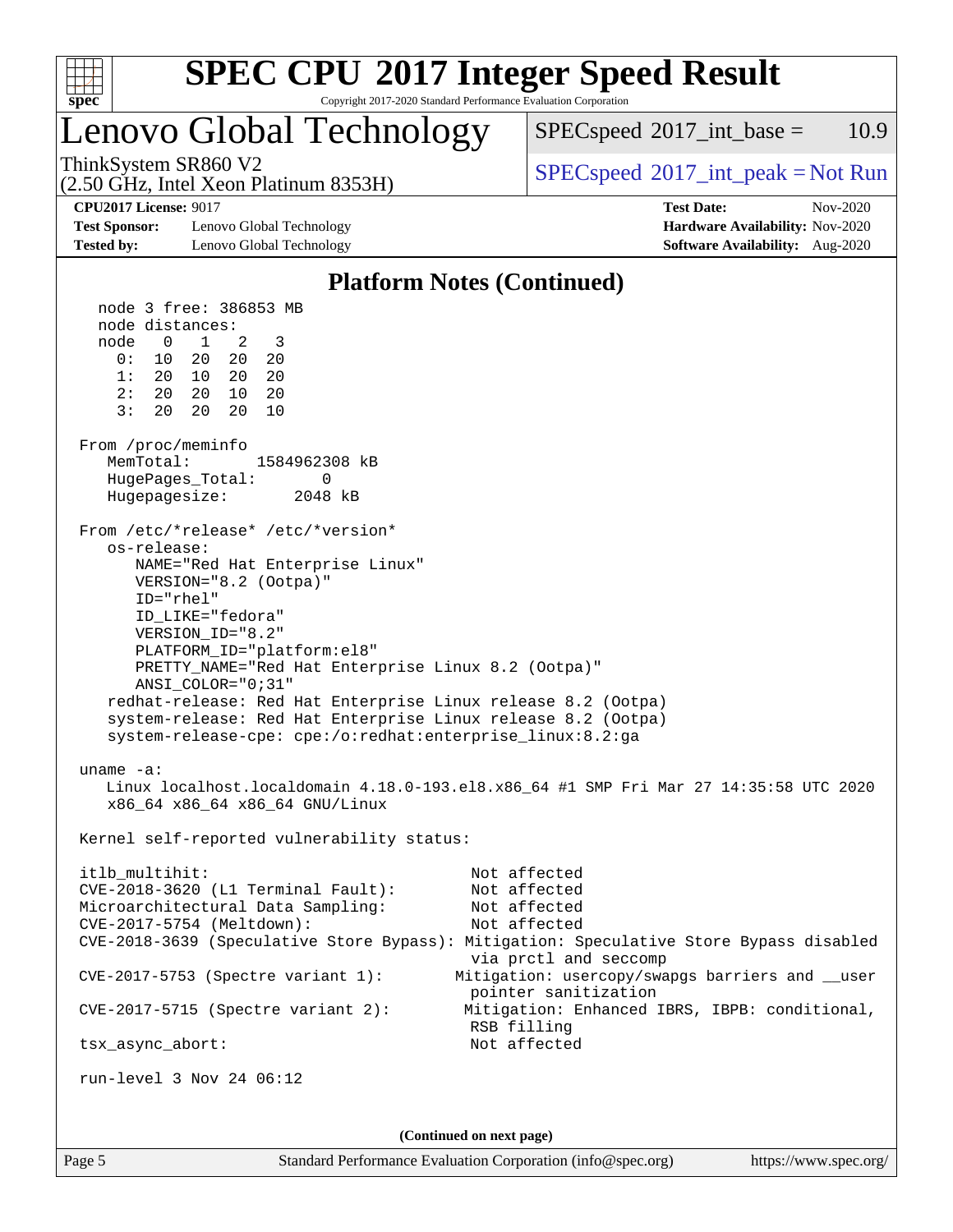

# **[SPEC CPU](http://www.spec.org/auto/cpu2017/Docs/result-fields.html#SPECCPU2017IntegerSpeedResult)[2017 Integer Speed Result](http://www.spec.org/auto/cpu2017/Docs/result-fields.html#SPECCPU2017IntegerSpeedResult)**

Copyright 2017-2020 Standard Performance Evaluation Corporation

# Lenovo Global Technology

(2.50 GHz, Intel Xeon Platinum 8353H)

 $SPEC speed^{\circ}2017\_int\_base = 10.9$ 

ThinkSystem SR860 V2<br>  $(2.50 \text{ GHz, Intel Yoon Plutium } 8353H)$  [SPECspeed](http://www.spec.org/auto/cpu2017/Docs/result-fields.html#SPECspeed2017intpeak)<sup>®</sup>[2017\\_int\\_peak = N](http://www.spec.org/auto/cpu2017/Docs/result-fields.html#SPECspeed2017intpeak)ot Run

**[Test Sponsor:](http://www.spec.org/auto/cpu2017/Docs/result-fields.html#TestSponsor)** Lenovo Global Technology **[Hardware Availability:](http://www.spec.org/auto/cpu2017/Docs/result-fields.html#HardwareAvailability)** Nov-2020 **[Tested by:](http://www.spec.org/auto/cpu2017/Docs/result-fields.html#Testedby)** Lenovo Global Technology **[Software Availability:](http://www.spec.org/auto/cpu2017/Docs/result-fields.html#SoftwareAvailability)** Aug-2020

**[CPU2017 License:](http://www.spec.org/auto/cpu2017/Docs/result-fields.html#CPU2017License)** 9017 **[Test Date:](http://www.spec.org/auto/cpu2017/Docs/result-fields.html#TestDate)** Nov-2020

### **[Platform Notes \(Continued\)](http://www.spec.org/auto/cpu2017/Docs/result-fields.html#PlatformNotes)**

|         |                                                                                                                                                                                                                                                                                                                                                |  |                                 | I Iauol III Potes (Continueu)                               |                             |  |                       |
|---------|------------------------------------------------------------------------------------------------------------------------------------------------------------------------------------------------------------------------------------------------------------------------------------------------------------------------------------------------|--|---------------------------------|-------------------------------------------------------------|-----------------------------|--|-----------------------|
|         | SPEC is set to: /home/cpu2017-1.1.0-ic19.1u2<br>Filesystem Type Size Used Avail Use% Mounted on<br>/dev/sda4 xfs 839G 23G 816G 3% /home                                                                                                                                                                                                        |  |                                 |                                                             |                             |  |                       |
|         | From /sys/devices/virtual/dmi/id<br>BIOS: Lenovo M5E107H-1.00 10/18/2020<br>Vendor: Lenovo<br>Product: ThinkSystem SR860 V2<br>Product Family: ThinkSystem<br>Serial: none                                                                                                                                                                     |  |                                 |                                                             |                             |  |                       |
| Memory: | Additional information from dmidecode follows. WARNING: Use caution when you interpret<br>this section. The 'dmidecode' program reads system data which is "intended to allow<br>hardware to be accurately determined", but the intent may not be met, as there are<br>frequent changes to hardware, firmware, and the "DMTF SMBIOS" standard. |  |                                 |                                                             |                             |  |                       |
|         | 48x Samsung M393A4K40DB3-CWE 32 GB 2 rank 3200<br>(End of data from sysinfo program)                                                                                                                                                                                                                                                           |  |                                 |                                                             |                             |  |                       |
|         |                                                                                                                                                                                                                                                                                                                                                |  |                                 | <b>Compiler Version Notes</b>                               |                             |  |                       |
| C       | 600.perlbench_s(base) 602.gcc_s(base) 605.mcf_s(base)<br>$  625.x264_s(base) 657.xz_s(base)$                                                                                                                                                                                                                                                   |  | =============================== |                                                             | =========================== |  |                       |
|         | $Intel(R)$ C Compiler for applications running on $Intel(R)$ 64, Version<br>19.1.2.275 Build 20200604<br>Copyright (C) 1985-2020 Intel Corporation. All rights reserved.                                                                                                                                                                       |  |                                 |                                                             |                             |  |                       |
| $C++$   | 620.omnetpp_s(base) 623.xalancbmk_s(base) 631.deepsjeng_s(base)<br>$  641.$ leela_s(base)                                                                                                                                                                                                                                                      |  |                                 |                                                             |                             |  |                       |
|         | Intel(R) $C++$ Compiler for applications running on Intel(R) 64, Version<br>19.1.2.275 Build 20200604<br>Copyright (C) 1985-2020 Intel Corporation. All rights reserved.                                                                                                                                                                       |  |                                 |                                                             |                             |  |                       |
|         | Fortran   $648$ . exchange2 $s(base)$                                                                                                                                                                                                                                                                                                          |  |                                 |                                                             |                             |  |                       |
|         | Intel(R) Fortran Intel(R) 64 Compiler for applications running on Intel(R)<br>64, Version 19.1.2.275 Build 20200623<br>Copyright (C) 1985-2020 Intel Corporation. All rights reserved.                                                                                                                                                         |  |                                 |                                                             |                             |  |                       |
|         |                                                                                                                                                                                                                                                                                                                                                |  | (Continued on next page)        |                                                             |                             |  |                       |
| Page 6  |                                                                                                                                                                                                                                                                                                                                                |  |                                 | Standard Performance Evaluation Corporation (info@spec.org) |                             |  | https://www.spec.org/ |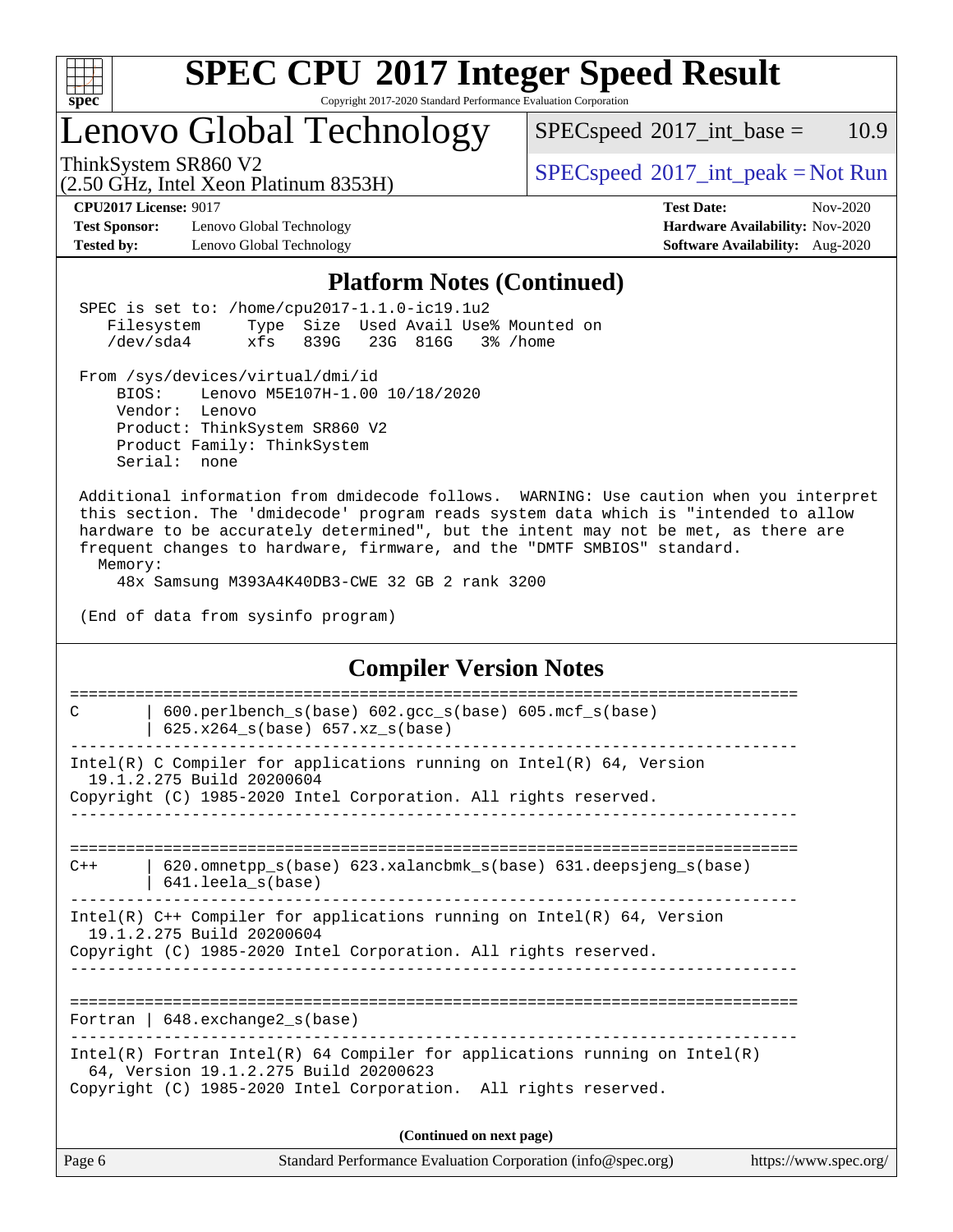

------------------------------------------------------------------------------

# Lenovo Global Technology

 $SPEC speed^{\circ}2017\_int\_base = 10.9$ 

(2.50 GHz, Intel Xeon Platinum 8353H)

ThinkSystem SR860 V2 [SPECspeed](http://www.spec.org/auto/cpu2017/Docs/result-fields.html#SPECspeed2017intpeak)<sup>®</sup>[2017\\_int\\_peak = N](http://www.spec.org/auto/cpu2017/Docs/result-fields.html#SPECspeed2017intpeak)ot Run  $(2.50 \text{ GHz} \text{ Intel } Y_{\text{O}})$ 

**[Test Sponsor:](http://www.spec.org/auto/cpu2017/Docs/result-fields.html#TestSponsor)** Lenovo Global Technology **[Hardware Availability:](http://www.spec.org/auto/cpu2017/Docs/result-fields.html#HardwareAvailability)** Nov-2020 **[Tested by:](http://www.spec.org/auto/cpu2017/Docs/result-fields.html#Testedby)** Lenovo Global Technology **[Software Availability:](http://www.spec.org/auto/cpu2017/Docs/result-fields.html#SoftwareAvailability)** Aug-2020

**[CPU2017 License:](http://www.spec.org/auto/cpu2017/Docs/result-fields.html#CPU2017License)** 9017 **[Test Date:](http://www.spec.org/auto/cpu2017/Docs/result-fields.html#TestDate)** Nov-2020

### **[Compiler Version Notes \(Continued\)](http://www.spec.org/auto/cpu2017/Docs/result-fields.html#CompilerVersionNotes)**

**[Base Compiler Invocation](http://www.spec.org/auto/cpu2017/Docs/result-fields.html#BaseCompilerInvocation)**

[C benchmarks](http://www.spec.org/auto/cpu2017/Docs/result-fields.html#Cbenchmarks):

[icc](http://www.spec.org/cpu2017/results/res2020q4/cpu2017-20201207-24530.flags.html#user_CCbase_intel_icc_66fc1ee009f7361af1fbd72ca7dcefbb700085f36577c54f309893dd4ec40d12360134090235512931783d35fd58c0460139e722d5067c5574d8eaf2b3e37e92)

[C++ benchmarks:](http://www.spec.org/auto/cpu2017/Docs/result-fields.html#CXXbenchmarks) [icpc](http://www.spec.org/cpu2017/results/res2020q4/cpu2017-20201207-24530.flags.html#user_CXXbase_intel_icpc_c510b6838c7f56d33e37e94d029a35b4a7bccf4766a728ee175e80a419847e808290a9b78be685c44ab727ea267ec2f070ec5dc83b407c0218cded6866a35d07)

[Fortran benchmarks](http://www.spec.org/auto/cpu2017/Docs/result-fields.html#Fortranbenchmarks): [ifort](http://www.spec.org/cpu2017/results/res2020q4/cpu2017-20201207-24530.flags.html#user_FCbase_intel_ifort_8111460550e3ca792625aed983ce982f94888b8b503583aa7ba2b8303487b4d8a21a13e7191a45c5fd58ff318f48f9492884d4413fa793fd88dd292cad7027ca)

|  | <b>Base Portability Flags</b> |
|--|-------------------------------|
|  |                               |

 600.perlbench\_s: [-DSPEC\\_LP64](http://www.spec.org/cpu2017/results/res2020q4/cpu2017-20201207-24530.flags.html#b600.perlbench_s_basePORTABILITY_DSPEC_LP64) [-DSPEC\\_LINUX\\_X64](http://www.spec.org/cpu2017/results/res2020q4/cpu2017-20201207-24530.flags.html#b600.perlbench_s_baseCPORTABILITY_DSPEC_LINUX_X64) 602.gcc\_s: [-DSPEC\\_LP64](http://www.spec.org/cpu2017/results/res2020q4/cpu2017-20201207-24530.flags.html#suite_basePORTABILITY602_gcc_s_DSPEC_LP64) 605.mcf\_s: [-DSPEC\\_LP64](http://www.spec.org/cpu2017/results/res2020q4/cpu2017-20201207-24530.flags.html#suite_basePORTABILITY605_mcf_s_DSPEC_LP64) 620.omnetpp\_s: [-DSPEC\\_LP64](http://www.spec.org/cpu2017/results/res2020q4/cpu2017-20201207-24530.flags.html#suite_basePORTABILITY620_omnetpp_s_DSPEC_LP64) 623.xalancbmk\_s: [-DSPEC\\_LP64](http://www.spec.org/cpu2017/results/res2020q4/cpu2017-20201207-24530.flags.html#suite_basePORTABILITY623_xalancbmk_s_DSPEC_LP64) [-DSPEC\\_LINUX](http://www.spec.org/cpu2017/results/res2020q4/cpu2017-20201207-24530.flags.html#b623.xalancbmk_s_baseCXXPORTABILITY_DSPEC_LINUX) 625.x264\_s: [-DSPEC\\_LP64](http://www.spec.org/cpu2017/results/res2020q4/cpu2017-20201207-24530.flags.html#suite_basePORTABILITY625_x264_s_DSPEC_LP64) 631.deepsjeng\_s: [-DSPEC\\_LP64](http://www.spec.org/cpu2017/results/res2020q4/cpu2017-20201207-24530.flags.html#suite_basePORTABILITY631_deepsjeng_s_DSPEC_LP64) 641.leela\_s: [-DSPEC\\_LP64](http://www.spec.org/cpu2017/results/res2020q4/cpu2017-20201207-24530.flags.html#suite_basePORTABILITY641_leela_s_DSPEC_LP64) 648.exchange2\_s: [-DSPEC\\_LP64](http://www.spec.org/cpu2017/results/res2020q4/cpu2017-20201207-24530.flags.html#suite_basePORTABILITY648_exchange2_s_DSPEC_LP64) 657.xz\_s: [-DSPEC\\_LP64](http://www.spec.org/cpu2017/results/res2020q4/cpu2017-20201207-24530.flags.html#suite_basePORTABILITY657_xz_s_DSPEC_LP64)

## **[Base Optimization Flags](http://www.spec.org/auto/cpu2017/Docs/result-fields.html#BaseOptimizationFlags)**

### [C benchmarks](http://www.spec.org/auto/cpu2017/Docs/result-fields.html#Cbenchmarks):

```
-m64 -qnextgen -std=c11
-Wl,-plugin-opt=-x86-branches-within-32B-boundaries -Wl,-z,muldefs
-xCORE-AVX512 -O3 -ffast-math -flto -mfpmath=sse -funroll-loops
-qopt-mem-layout-trans=4 -fopenmp -DSPEC_OPENMP
-L/usr/local/jemalloc64-5.0.1/lib -ljemalloc
```
### [C++ benchmarks:](http://www.spec.org/auto/cpu2017/Docs/result-fields.html#CXXbenchmarks)

```
-m64 -qnextgen -Wl,-plugin-opt=-x86-branches-within-32B-boundaries
-Wl,-z,muldefs -xCORE-AVX512 -O3 -ffast-math -flto -mfpmath=sse
-funroll-loops -qopt-mem-layout-trans=4
-L/usr/local/IntelCompiler19/compilers_and_libraries_2020.3.275/linux/compiler/lib/intel64_lin
-lqkmalloc
```
**(Continued on next page)**

| Page 7 | Standard Performance Evaluation Corporation (info@spec.org) | https://www.spec.org/ |
|--------|-------------------------------------------------------------|-----------------------|